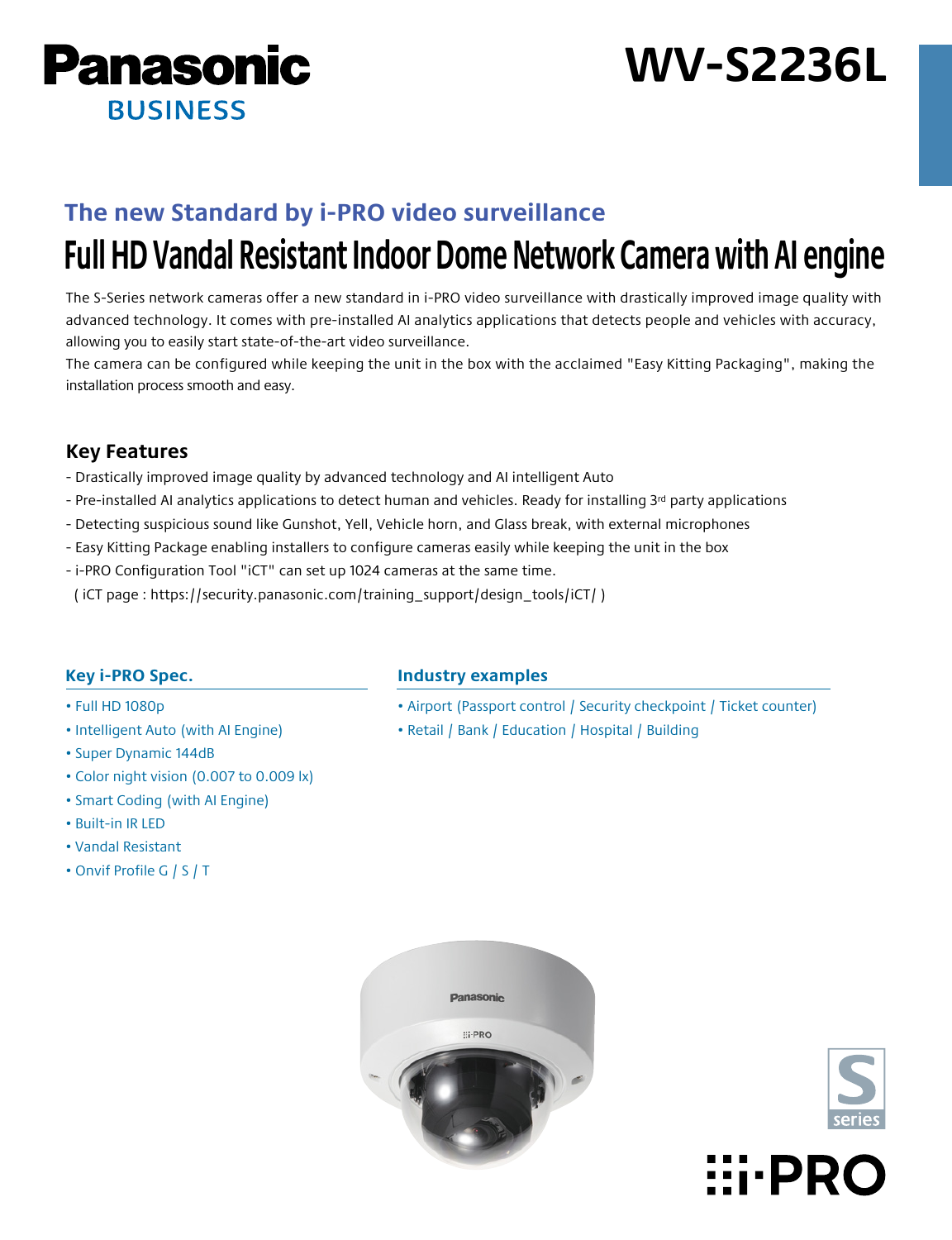### **Specifications**

| Camera<br>Image Sensor                                                                                      |                                     | Approx. 1/2.8 type CMOS image sensor                                                                  |  |  |
|-------------------------------------------------------------------------------------------------------------|-------------------------------------|-------------------------------------------------------------------------------------------------------|--|--|
| Minimum Illumination                                                                                        |                                     | Color: 0.007 lx (30IRE, F1.3, 1/30s) *1                                                               |  |  |
|                                                                                                             |                                     | Color: 0.009 lx (50IRE, F1.3, 1/30s)                                                                  |  |  |
| White Balance                                                                                               |                                     | BW: 0.006 lx (50IRE, F1.3, 1/30s)                                                                     |  |  |
|                                                                                                             |                                     | BW: 0 lx (50IRE, F1.3,1/30s with IR LED)                                                              |  |  |
|                                                                                                             |                                     | ATW1 / ATW2 / AWC                                                                                     |  |  |
|                                                                                                             | Shutter Speed                       | [60 fps Mode] 1/60 Fix to 1/10000 Fix, [30fps/15fps mode] 1/30 Fix to 1/10000 Fix                     |  |  |
|                                                                                                             |                                     |                                                                                                       |  |  |
| Intelligent Auto<br>Super Dynamic'2<br>Dynamic Range<br>Adaptive Black Stretch<br>Back light compensation / |                                     | [50 fps Mode] 1/50 Fix to 1/10000 Fix, [25fps/12.5fps mode] 1/25 Fix to 1/10000 Fix                   |  |  |
|                                                                                                             |                                     | On / Off                                                                                              |  |  |
|                                                                                                             |                                     | On / Off, The level can be set in the range of 0 to 31.                                               |  |  |
|                                                                                                             |                                     | Max.144 dB (Super Dynamic: On, Level 31)                                                              |  |  |
|                                                                                                             |                                     | The level can be set in the range of 0 to 255.                                                        |  |  |
|                                                                                                             |                                     | BLC (Back light compensation) / HLC (High light compensation) /                                       |  |  |
|                                                                                                             |                                     |                                                                                                       |  |  |
|                                                                                                             | High light compensation             | Off (only when Super dynamic / Intelligent Auto: Off)                                                 |  |  |
|                                                                                                             | Fog compensation                    | On / Off (only when Intelligent auto / auto contrast adjust : Off)                                    |  |  |
|                                                                                                             | Maximum gain (AGC)                  | The level can be set in the range of 0 to 11.                                                         |  |  |
|                                                                                                             | Color/BW (ICR)                      | Off / On (IR Light Off) / On (IR Light On) / Auto1 (IR Light Off) / Auto2 (IR Light On) / Auto3 (SCC) |  |  |
|                                                                                                             | IR LED Light                        | High / Middle / Low / Off,                                                                            |  |  |
|                                                                                                             |                                     | Maximum irradiation distance : 70 m {Approx. 230 ft} (30IRE) *1                                       |  |  |
|                                                                                                             |                                     |                                                                                                       |  |  |
|                                                                                                             |                                     | 50 m {Approx. 164 ft} (50IRE)                                                                         |  |  |
|                                                                                                             | Digital Noise Reduction             | The level can be set in the range of 0 to 255.                                                        |  |  |
|                                                                                                             | Video Motion Detection (VMD)        | On / Off, 4 areas available                                                                           |  |  |
|                                                                                                             | Scene Change Detection (SCD)        | On / Off, 1 areas available                                                                           |  |  |
|                                                                                                             | Audio Detection                     | On / Off                                                                                              |  |  |
|                                                                                                             | Al Sound Classification             | Gunshot, Yell, Vehicle horn, Glass break                                                              |  |  |
|                                                                                                             |                                     |                                                                                                       |  |  |
|                                                                                                             | Al Analytics                        | Yes                                                                                                   |  |  |
|                                                                                                             | Privacy Zone                        | On / Off, Up to 8 zones available                                                                     |  |  |
|                                                                                                             | <b>VIOS</b>                         | On / Off, Up to 8 zones available                                                                     |  |  |
|                                                                                                             | Image rotation'3                    | 0 ° / 90 ° / 180 ° / 270 °                                                                            |  |  |
|                                                                                                             | Camera Title (OSD)                  | On / Off, Up to 40 characters (alphanumeric characters, marks)                                        |  |  |
|                                                                                                             |                                     | Auto focus / Manual                                                                                   |  |  |
|                                                                                                             | Focus Adjustment                    |                                                                                                       |  |  |
| Lens                                                                                                        | Optical zoom                        | 3.1 x (Motorized zoom / Motorized Focus)                                                              |  |  |
|                                                                                                             | Extra zoom                          | 3.1x - 9.3x (when resolution is 640 x 360)                                                            |  |  |
|                                                                                                             | Focal length                        | 2.9 - 9 mm {1/8 inches - 11/32 inches}                                                                |  |  |
|                                                                                                             | Angular Field of View               | [16 : 9 mode] Horizontal : 36° (TELE) - 114° (WIDE), Vertical : 20° (TELE) - 60° (WIDE)               |  |  |
|                                                                                                             |                                     | [4:3 mode] Horizontal: 27° (TELE) - 82° (WIDE), Vertical: 20° (TELE) - 60° (WIDE)                     |  |  |
|                                                                                                             | Maximum Aperture Ratio              | 1:1.3 (WIDE) - 1:2.5 (TELE)                                                                           |  |  |
|                                                                                                             |                                     | $0.3$ m {11-13/16 inches} - $\infty$                                                                  |  |  |
|                                                                                                             | Focus Range                         |                                                                                                       |  |  |
| <b>DORI</b>                                                                                                 | Detect (25ppm / 8ppf)               | Wide: 24.9 m / 81.8 ft, Tele: 118.2 m / 387.7 ft                                                      |  |  |
|                                                                                                             | Observe (62.5ppm / 19ppf)           | Wide: 10.0 m / 32.7 ft, Tele: 47.3 m / 155.1 ft                                                       |  |  |
|                                                                                                             |                                     |                                                                                                       |  |  |
|                                                                                                             |                                     | Wide: 5.0 m / 16.4 ft, Tele: 23.6 m /<br>77.5 ft                                                      |  |  |
|                                                                                                             | Recognize (125ppm / 38ppf)          |                                                                                                       |  |  |
|                                                                                                             | Identify (250ppm / 76ppf)           | Wide: 2.5 m / 8.2 ft, Tele: 11.8 m /<br>38.8 ft                                                       |  |  |
| <b>Adjusting Angle</b>                                                                                      |                                     | Horizontal : -240 to +120°, Vertical : -30 to +85°, Yaw : ±100°                                       |  |  |
| <b>Browser</b>                                                                                              | Camera Control                      | Brightness, AUX On / Off                                                                              |  |  |
| GUI                                                                                                         | Audio                               | Mic (Line) Input: On / Off Volume adjustment: Low / Middle / High                                     |  |  |
|                                                                                                             |                                     | Audio Output : On / Off Volume adjustment : Low / Middle / High                                       |  |  |
|                                                                                                             | GUI / Setup Menu Language           | English, Italian, French, German, Spanish, Portuguese, Russian, Chinese, Japanese                     |  |  |
|                                                                                                             | Browser <sup>*4</sup>               | Microsoft Edge, Firefox, Google Chrome                                                                |  |  |
| Network                                                                                                     | Network IF                          | 10Base-T / 100Base-TX, RJ45 connector                                                                 |  |  |
|                                                                                                             |                                     |                                                                                                       |  |  |
|                                                                                                             | Resolution                          | [16:9 mode (60 fps mode)]'2, [16:9 mode (30 fps mode)],                                               |  |  |
|                                                                                                             | H.265/ H.264/ JPEG (MJPEG)          | [16:9 mode (50 fps mode)] <sup>'2</sup> , [16:9 mode (25 fps mode)]                                   |  |  |
|                                                                                                             |                                     | 1920x1080, 1280x720, 640x360, 320x180                                                                 |  |  |
|                                                                                                             |                                     | [4:3 mode (30 fps mode)], [4:3 mode (25 fps mode)]                                                    |  |  |
|                                                                                                             |                                     | 1280x960, VGA, QVGA                                                                                   |  |  |
|                                                                                                             |                                     | [4:3 mode (15 fps mode)], [4:3 mode (12.5 fps mode)]                                                  |  |  |
|                                                                                                             |                                     | 2048x1536"5, 1280x960, VGA, QVGA                                                                      |  |  |
|                                                                                                             |                                     |                                                                                                       |  |  |
|                                                                                                             | H.265/<br><b>Transmission Mode</b>  | Constant bit rate / VBR / Frame rate / Best effort                                                    |  |  |
|                                                                                                             | H.264'6<br><b>Transmission Type</b> | Unicast port (AUTO) / Unicast port (MANUAL) / Multicast                                               |  |  |
|                                                                                                             | JPEG<br>Image Quality               | 10 steps                                                                                              |  |  |
|                                                                                                             | Smart Coding                        | <b>GOP</b> (Group of pictures control):                                                               |  |  |
|                                                                                                             |                                     | Off/ Low (Variable GOP 1s-8s) / Mid (Variable GOP 4s-16s) /                                           |  |  |
|                                                                                                             |                                     | Advanced (Fixed GOP 60s w/1s key-frame) /                                                             |  |  |
|                                                                                                             |                                     | Frame rate control (Variable GOP 4s-16s with frame rate control)                                      |  |  |
|                                                                                                             |                                     | *Advanced and Frame rate control are only available with H.265.                                       |  |  |

|         | <b>Network</b> Audio Compression | G.726 (ADPCM): 16 kbps / 32 kbps                                                   |  |  |
|---------|----------------------------------|------------------------------------------------------------------------------------|--|--|
|         |                                  | G.711<br>:64 kbps                                                                  |  |  |
|         |                                  | AAC-LC <sup>*7</sup><br>: 64 kbps / 96 kbps / 128 kbps                             |  |  |
|         | Audio transmission mode          | Off / Mic (Line) input / Audio output / Interactive (Half duplex) /                |  |  |
|         |                                  | Interactive (Full duplex)                                                          |  |  |
|         | Supported Protocol               | IPv6: TCP/IP, UDP/IP, HTTP, HTTPS, SSL/TLS, SMTP, DNS, NTP,                        |  |  |
|         |                                  | SNMPv1/v2/v3, DHCPv6, RTP, MLD, ICMP, ARP, IEEE 802.1X, DiffServ                   |  |  |
|         |                                  | IPv4: TCP/IP, UDP/IP, HTTP, HTTPS, SSL/TLS, RTSP, RTP, RTP/RTCP,                   |  |  |
|         |                                  | SMTP, DHCP, DNS, DDNS, NTP, SNMPv1/v2/v3, UPnP, IGMP,                              |  |  |
|         |                                  | ICMP, ARP, IEEE 802.1X, DiffServ, SRTP                                             |  |  |
|         | No. of Simultaneous Users        | Up to 14 users (Depends on network conditions)                                     |  |  |
|         | SDXC/SDHC/SD                     | H.265 / H.264 recording:                                                           |  |  |
|         | Memory Card (Option)             | Manual REC / Alarm REC (Pre/Post) / Schedule REC / Backup upon network failure     |  |  |
|         |                                  | JPEG recording:                                                                    |  |  |
|         |                                  | Manual REC / Alarm REC (Pre/Post) / Backup upon network failure                    |  |  |
|         |                                  | Available SDXC/SDHC/SD Memory Card:                                                |  |  |
|         |                                  | microSDXC memory card: 64 GB, 128 GB, 256 GB, 512 GB                               |  |  |
|         |                                  | microSDHC memory card: 4 GB, 8 GB, 16 GB, 32 GB                                    |  |  |
|         |                                  | microSD memory card: 2 GB                                                          |  |  |
|         | Mobile Terminal Compatibility    | iPad, iPhone, Android™ terminals                                                   |  |  |
|         | <b>ONVIF Profile</b>             | G/S/T                                                                              |  |  |
| Alarm   | Alarm Source                     | 3 terminals input, VMD alarm, Command alarm, Audio detection alarm                 |  |  |
|         | <b>Alarm Actions</b>             | SDXC/SDHC/SD memory recording, E-mail notification,                                |  |  |
|         |                                  | HTTP alarm notification Indication on browser,                                     |  |  |
|         |                                  | Panasonic alarm protocol output                                                    |  |  |
| Input/  | Monitor Output                   | VBS: 1.0 V [p-p] / 75 Q, composite, Pin jack                                       |  |  |
| Output  | (for adjustment)                 | An NTSC or PAL signal can be outputted from camera                                 |  |  |
|         | Audio input                      | ø3.5 mm stereo mini jack                                                           |  |  |
|         | For microphone input:            | Recommended applicable microphone : Plug-in power type                             |  |  |
|         |                                  | (Sensitivity of microphone: -48 dB±3 dB (0 dB=1 V/Pa, 1 kHz))                      |  |  |
|         |                                  | Input impedance : Approx. 2 kQ (unbalanced)                                        |  |  |
|         |                                  | Supply voltage: 2.5 V ±0.5 V                                                       |  |  |
|         | For line input :                 | Input level : Approx. -10 dBV                                                      |  |  |
|         | Audio Output                     | ø3.5 mm stereo mini jack (monaural output)                                         |  |  |
|         |                                  | Output impedance : Approx. 600 Ω (unbalanced)                                      |  |  |
|         |                                  | Output level: - 20 dBV                                                             |  |  |
|         | External I/O Terminals           | ALARM IN 1 (Alarm input 1/ Black & white input/ Auto time adjustment input) (x1)   |  |  |
|         |                                  | ALARM IN 2 (Alarm input 2/ ALARM OUT) (x1)                                         |  |  |
|         |                                  | ALARM IN 3 (Alarm input 3/ AUX OUT) (x1)                                           |  |  |
| General | Safety                           | UL (UL62368-1), c-UL (CSA C22.2 No.62368-1), CE, IEC62368-1                        |  |  |
|         | <b>FMC</b>                       | FCC (Part15 ClassA), ICES-003 ClassA, EN55032 ClassB, EN55035                      |  |  |
|         | Power Source and                 | DC power supply: DC12 V 720 mA, Approx. 8.6 W                                      |  |  |
|         | Power Consumption                | PoE (IEEE802.3af compliant) Device : DC48 V 180 mA, Approx. 8.7 W (Class 0 device) |  |  |
|         | Ambient Operating                | -10 °C to +50 °C (14 °F to 122 °F)                                                 |  |  |
|         | Temperature                      |                                                                                    |  |  |
|         | Shock Resistance                 | IK10 (IEC 62262)                                                                   |  |  |
|         | Ambient Operating Humidity       | 10 to 90 % (no condensation)                                                       |  |  |
|         | <b>Dimensions</b>                | ø129.5 mm x 102.5 mm (H) {ø5-3/32 inches x 4-1/32 inches (H)}                      |  |  |
|         |                                  | Dome radius 41.5 mm {1-5/8 inches}                                                 |  |  |
|         | Mass (approx.)                   | 570 g {1.26 lbs.}                                                                  |  |  |
|         | Finish                           | Main body : PC resin, i-PRO white / Dome cover : Polycarbonate resin, Clear        |  |  |

\*1 Converted value

\*2 When 60 fps or 50 fps is selected, the Super Dynamic function is automatically set to off. \*3 When the 60 fps mode, 50 fps mode, 15 fps mode or 12.5 fps mode is used, the "90°" and "270°"settings are not available.

When the 320x180 resolution is used, the "90<sup>8</sup>" and "270<sup>9</sup>" settings are not available.<br>"4 for information on the operation errification of the supported web browsers, refer to our support website <Control No.: C0132><br>"5

## **Appearance**